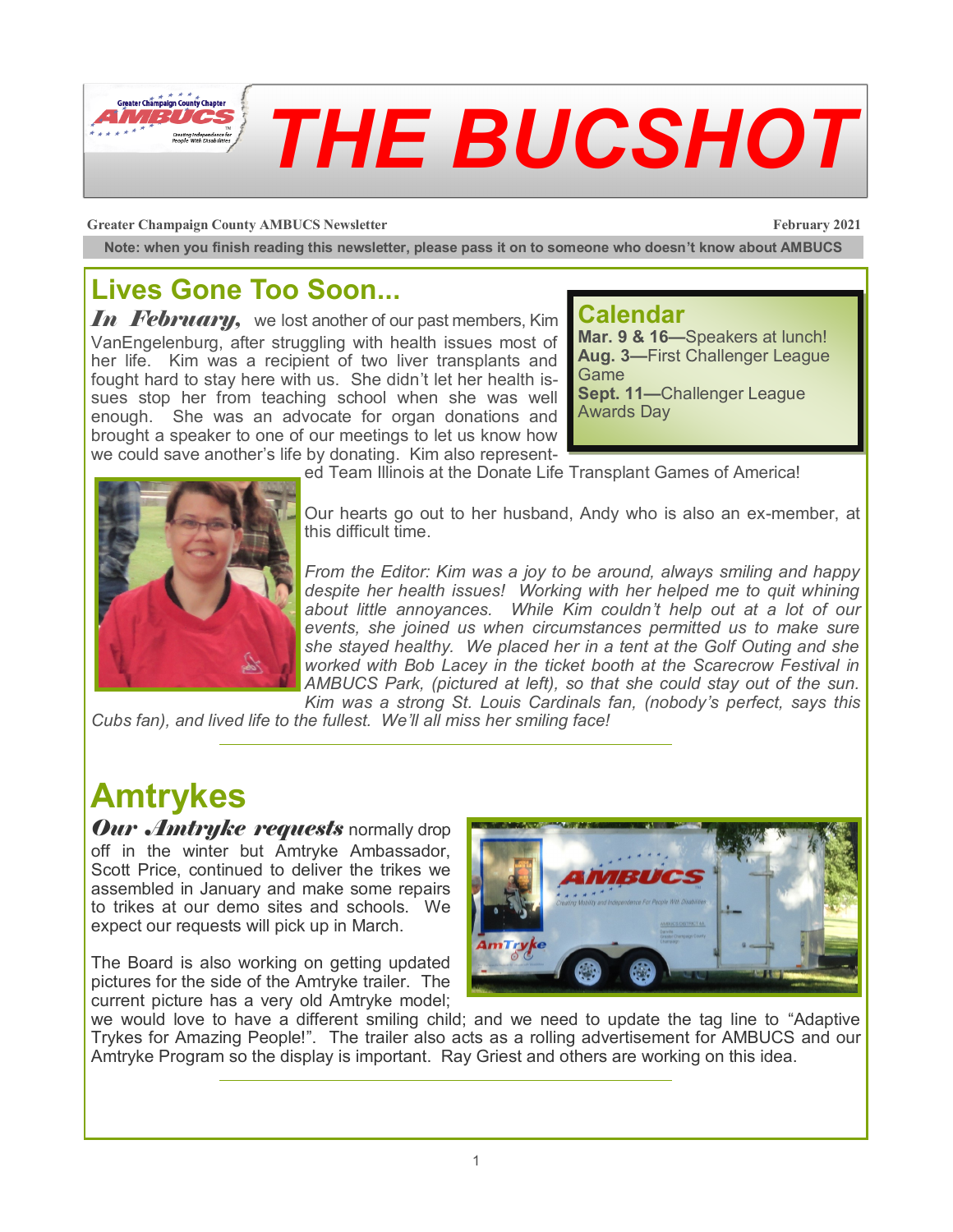# **From the Lacey Family**

*To AMBUCS Members:* Thank you so much for the cards, prayers, and the beautiful Peace Lily from the club.

Your comforting words meant a lot to us. AMBUCs held a special place in Bob's heart and he always enjoyed giving back to those in need. He was especially fond of building the AmTrykes and seeing them presented to their recipients. We are happy to have seen so many of our friends and family make contributions to the AMBUCS and hope those funds can bring some joy to others.



Thank You!

## **Tidbits**

*Member Renae' Strawbridge's grandson* was in the hospital. We wish him a speedy recovery!

*And speaking of Renae'* she and member Deb Griest are now trained gun owners as they passed their training class.

*Cris Vowels* volunteered to help Judy Dramstad out with grant writing in place of Bob Lacey.

Member Steve Gibbs is having some health issues. Please send good thoughts!

*Keith Jamieson* loaned one of our small metal ramps to former member Mike Downs.

*Former Priscilla Dorsett* lost her son, Jack, suddenly last month. We send our heartfelt condolences to her and Roger.

## **Splinters From the Board**

*The Board met at Papa Del's this month* and the action items were:

==> Voted to send a donation to National in honor of Kim VanEngelenburg

- ==> Voted to send a donation to National in honor of Brian Fredrickson (Kim's brother)
- ==> Voted to pool donations for Bob Lacey and create a memorial in AMBUCS Park
- ==> Appointed Keith Jamieson to finish Bob Lacey's term on the Board